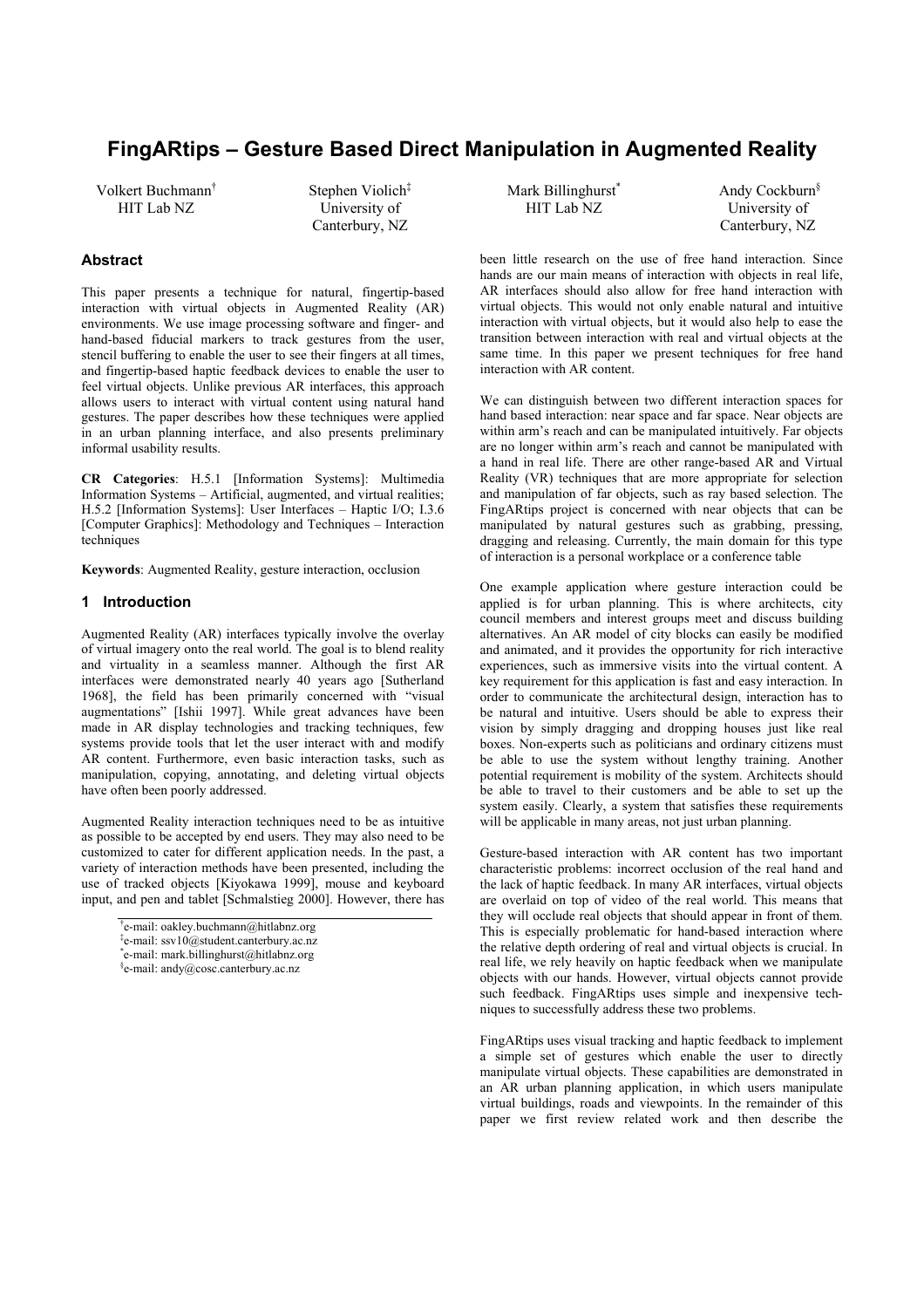FingARtips system. Finally, we describe the results of our informal usability tests, lessons learned and future work.

### **2 Related Work**

There are a number of previous research projects that have explored hand- and finger-based interaction in Augmented and Virtual Reality interfaces. Their approaches vary widely.

In early immersive Virtual Environments gesture based interaction was common. For example, the NASA VIEW system used a VPL Dataglove [Wise 1990] to enable users to navigate through the environment and select virtual menu options. In the *Rubber Rocks* virtual environment, users could pick up virtual rocks by making a fist gesture and throw and release them with a flat hand gesture [Codella, 1992]. The GIVEN virtual environment (Gesture-driven Interactions in Virtual Environments), used a neural network to recognize up to twenty static and dynamic gestures [Väänänen and Böhm, 1993]. These include pointing gestures for flying, fist gestures for grabbing and other whole hand gesture for releasing objects or returning back to the starting point in the virtual environment. These interfaces and others show that gestures can be an extremely intuitive method for interacting with virtual objects.

Although gesture input has been extensively used in VR interfaces, it is far less common in AR applications. Our work was partially inspired by the Tinmith project [Piekarski 2003], a wearable outdoor AR system. Tinmith uses special gloves for interaction with the system and the environment. Fiducial markers on the user's thumbs are visually tracked by a camera mounted on a head mounted display (HMD). Their system also allows for data input when the gloves are not visible [Thomas and Piekarski 2002]. The gloves are used as the sole input devices for the Tinmith system. But while two-handed interaction is supported, the markers are only used for 3 degree of freedom (DOF) input. The Tinmith system is also explicitly centered on interaction with far away objects and does not explore near space interaction techniques such as grabbing.

Gordon et al. use a dense stereo range device to enable users to use their fingers or pens as pointing devices in AR [Gordon et al. 2002]. Their algorithm takes as input dense depth data and visual images from a real time rangefinder attached to an HMD. The contour of a finger is filtered against the background. Its tip and direction are calculated using a simple and straightforward approach. Unlike Tinmith, there is no requirement for special tracking markers or other enhancements to be added to the user's hands. However, noise in the data means that the system can reliably only be used for 3 DOF position input. An informal evaluation of their system showed that incorrect occlusion of the user's hand caused frustration.

Walairacht et al. describe a system that allows two-handed interaction in AR with a force feedback device [Walairacht et al. 2002]. Four fingers from each hand are connected to three wires each, which are suspended from the edges of a cubic frame and kept tense by motors. The finger position is calculated from the length of the wires, while force feedback is provided by the motors pulling the wires. The system also registers the hands correctly in  $3D$  – including the depth of each finger – resulting in a realistic blend of virtual objects and real hands. Our rendering of the user's fingers was inspired by this system. However, the frame greatly reduces the mobility of the system and confines interaction

to a small space within the frame. The wire-based tracking also requires tedious calibration.

Dorfmüller-Ulhaas and Schmalstieg present a finger tracking system that features a marked glove, a stereoscopic computer vision tracking system, and a kinematic 3D model of the human finger [Dorfmüller-Ulhaas and Schmalstieg 2001]. It enables the user to grab, translate, rotate, and release objects in a natural way. The system tracks the position and orientation of the joints of the user's index finger. The user wears a glove, the index finger of which is fitted with an `exoskeleton' of small, retro-reflective balls. These balls are displaced from the joints by a small piece of wire, thereby greatly reducing occlusion of the markers. However, since only the index finger is tracked, no natural grabbing is supported. Also, the hand may be incorrectly occluded by virtual content.

Researchers have found that adding force or haptic feedback significantly increases performance in gesture-based virtual environments. DiZio and Lackner report that in VR, cutaneous contact cues "contribute to perception and adaptation of limb position and force" [DiZio and Lackner 2002]. They found that the accuracy with which participants could repeatedly touch virtual objects improved significantly when haptic feedback was added. They show that haptic and visual information should be combined to learn the position of an object. The findings also suggest that haptic feedback is necessary for exact pointing.

Klatzky and Lederman [2003] propose that vibrotactile stimulation could be the best approach for cutaneous feedback in virtual environments, because it is easy and cheap to generate. Vibration can easily be produced using small electromagnets, and frequency and intensity can easily be manipulated.

A related piece of work, the TactilePointer, described by Hauber, is a 6 DOF pointer with tactile feedback [Hauber 2002]. While this system does not allow for natural interaction such as grabbing, it explores haptic feedback using buzzers, and in a second version also piezoelectric bending actuators. Hauber found that buzzers are a cheap and effective solution for haptic feedback.

In addition to haptic input, occlusion is an important cue for relative depth information [Braunstein et al. 1982]. Cutting found that occlusion in Virtual Environments provided the best depth information over other cues such as relative size, height in the visual field and aerial perspective [Cutting 1997]. Furmanski et al. showed for AR that virtual objects that were rendered as an overlay of a real scene were perceived to be on top of the real objects even though they were fixed on a position behind a real object [Furmanski et al. 2002]. Motion perspective should have been able to reveal the correct depth ordering, but participants gave information from occlusion a higher priority. Livingston et al. evaluated different visual cues for AR depth ordering [Livingston et al. 2003] and concluded that occlusion might be the primary cue for depth ordering.

These results suggest than for effective gesture interaction an interface should support both some form of tactile or haptic feedback, provide occlusion cues and allow multi-fingered input. In the next section we describe the FingARtips system and show how it provides all of these features.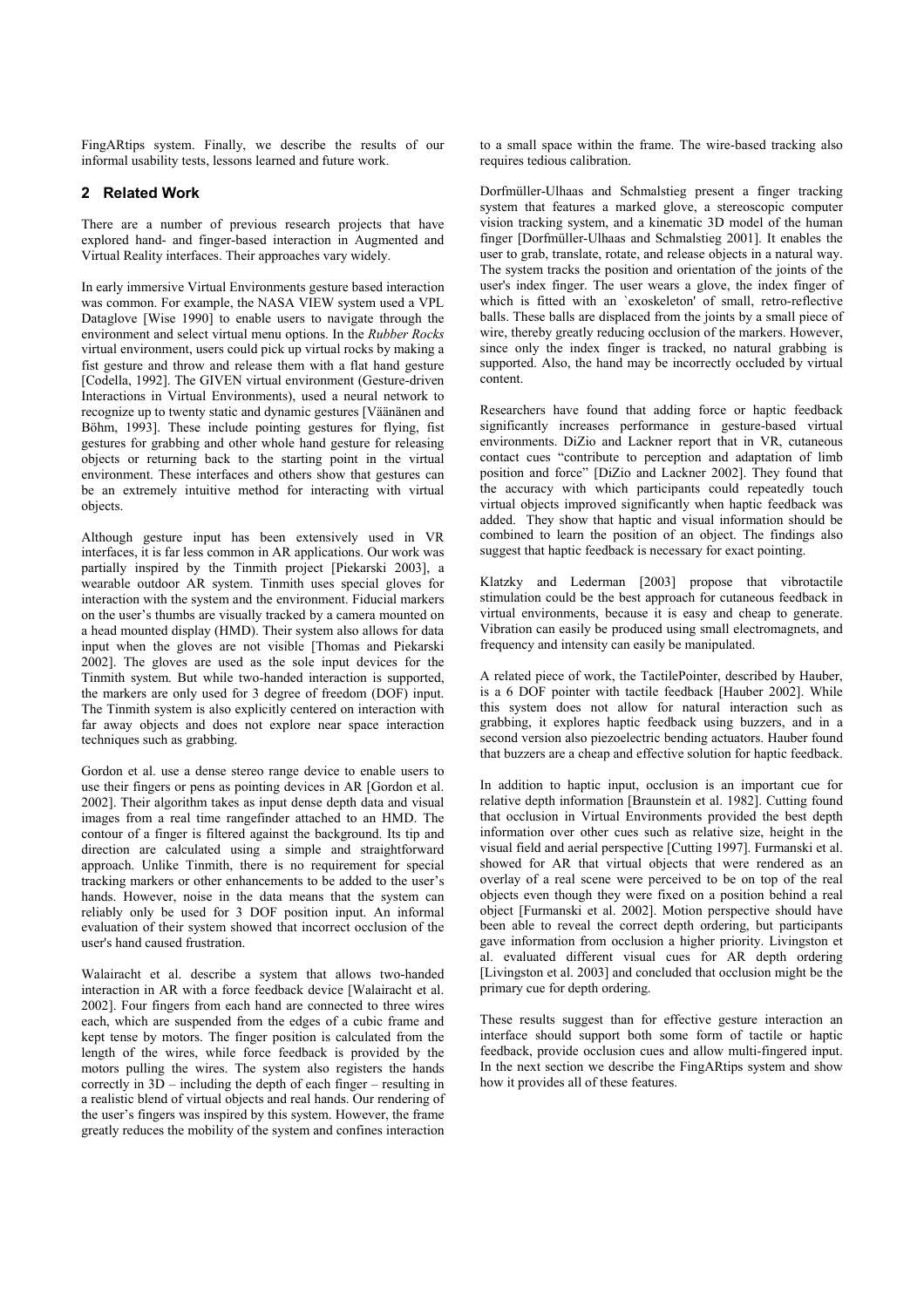

Figure 1: The urban planning workspace.

# **3 FingARtips**

In this section, we give an in-depth description of the FingARtips system, beginning with an overview of an urban planning application that uses the FingARtips gesture input.

# **3.1 The Urban Planning Workspace**

The urban planning workspace was implemented to explore the possibilities of the FingARtips system. Four different types of gesture interaction are implemented: grabbing, pointing, navigating and command gestures. The application does not take any input other than from a single gloved hand. This shows that even simple gesture interaction provides for very versatile input.



Figure 2: The user's thumb and index finger as they appear in the workspace

The urban planning workspace is based on a map of a park as shown in figure 1. On the left hand side, a menu offers three types of skyscrapers, a street and an immersive view button. On the right hand side, a trash can icon is displayed. A sky texture is seen at the rear of the workspace. The user is able to place buildings, draw streets and switch back and forth to an immersive view anywhere on the map. Figure 2 shows how the user's hand is rendered in the urban planning workspace. The hand model only includes the index finger and thumb.

Such an application could be used to collaboratively discuss and sketch the development of a built-up area. The application comes with an unlimited number of buildings in all sizes. The streets carry animated cars, which further increases the realism of the virtual development area. Finally, the immersive mode allows the users to enter the virtual scene and watch from the eyes of a future inhabitant. These features provide important advantages over a real model.

The glove is the sole input device for the urban planning workspace. The application recognizes a set of gestures such as grabbing, releasing, pointing, pressing and navigating, which we will describe in the remainder of this section.



Figure 3: Shadows help the user to judge a lifted building's position and orientation.

#### *3.1.1 Grabbing*

Grabbing gestures are used to manipulate the buildings. Using this gesture, buildings can be created, destroyed, translated, rotated and resized.

To create a new building, the user simply grabs a building from the menu. This will duplicate the building model, resulting in the user holding a new building in their hand (figure 3).

The building can now be dragged to the desired position. The building is translated and rotated according to the hand's movements to maintain the illusion of grabbing. A shadow is displayed on the map to help the user judge the building's position and orientation, as seen in figure 3. To release the building, the user simply spreads their fingers. The application ensures that buildings fall to the ground and remain upright at all times. Dropped buildings can, of course, be picked up again. To change the height of a building, the user grabs the top 3 cm of the building, and then drags it up or down. To destroy a building, the user picks it up and drops it onto the trash icon. While a fingertip is inside or on a building, a buzzer mounted on that fingertip activates, providing haptic feedback.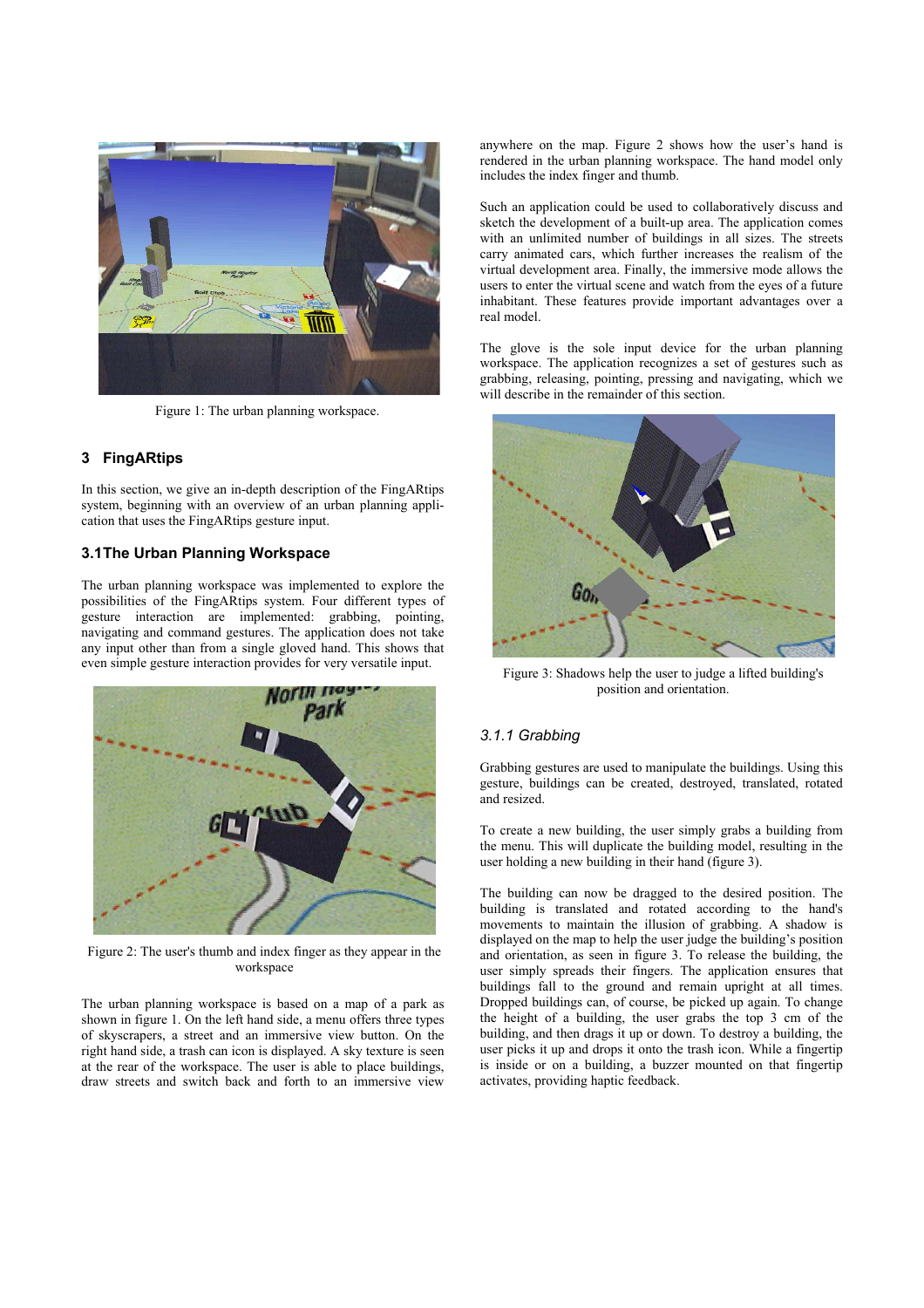## *3.1.2 Pointing*

Pointing gestures are used to create and manipulate virtual streets. A pointing gesture is recognized when the user touches their finger to the ground.



Figure 4: Streets are drawn by pointing at the start and ending point.

To create a new street, the user touches their index finger on the street icon and then points on the ground plane where they would like the street to start. A virtual street model will appear with one end at the start point and the other at the user's current pointing finger position. The currently selected street is highlighted by circles around its start and end points, and it is drawn on the ground rather than between the start point and the index finger. A vertical line between the index finger and the end of the street is drawn to create a visual connection between them as shown in figure 4. The user can stretch the street to the desired end point simply by moving their pointing finger. To manipulate existing streets, the user points at the current end of the road and then at the new desired end point. To discard a street, the user places the end point on the trash icon.

# *3.1.3 Pressing*

Pressing gestures are a modification of pointing gestures and are used to interact with a virtual button. This can be pressed just like



Figure 5: Pressing a virtual button.

a real button, providing visual feedback by changing its height (see figure 5), and also haptic feedback. Button input is used to change to the immersive VR viewing mode.

#### *3.1.4 Navigation*

The user can easily change between AR and immersive VR viewing modes. The immersive mode is entered by pressing the immersive mode button and then pointing at the place where the user wants to be immersed. The user will then be transported to that place in the virtual scene (see figure 6).



Figure 6: Immersive view of a model.

When immersed in the virtual scene the user can use their index finger to rotate their view left and right. When the user looks at their finger and then moves it to the left their viewpoint will rotate left, while moving the finger to the right will rotate the user to the right. Other functionality, such as looking up and down or changing position, has not yet been implemented. To move back to the AR view the user just has to move their thumb and index finger more than 10 cm apart. This command gesture draws from the metaphor of releasing the immersive mode.

### **3.2 The Urban Design Setup**

We use a 115 cm by 60 cm board covered with 24 markers, each 10 cm square as seen in figure 7. These markers are used by the ARToolKit computer vision based tracking library [ARToolKit 2003] to find the user's viewpoint in the world coordinate frame. A 120 cm by 70 cm virtual map of a park is registered on this board.

The glove has 2 cm square markers mounted on the tips of the thumb and the index finger, and on the hand itself. A buzzer is attached to each of these fingertips and controlled by an electronic circuit controlled through the computer's parallel port.

Users wear an i-visor HMD with a web camera attached (see figure 7). In the HMD, the user sees a video view of the real world with computer graphics superimposed. Both the camera and the HMD work at a resolution of 640 by 480 pixels. The output as seen by the participant is also displayed on the computer's monitor. The computer, an Athlon XP 2000+ with an nVidia GeForce4 Ti video card, runs the application at 20 frames per second. However, the current implementation is not speed optimized.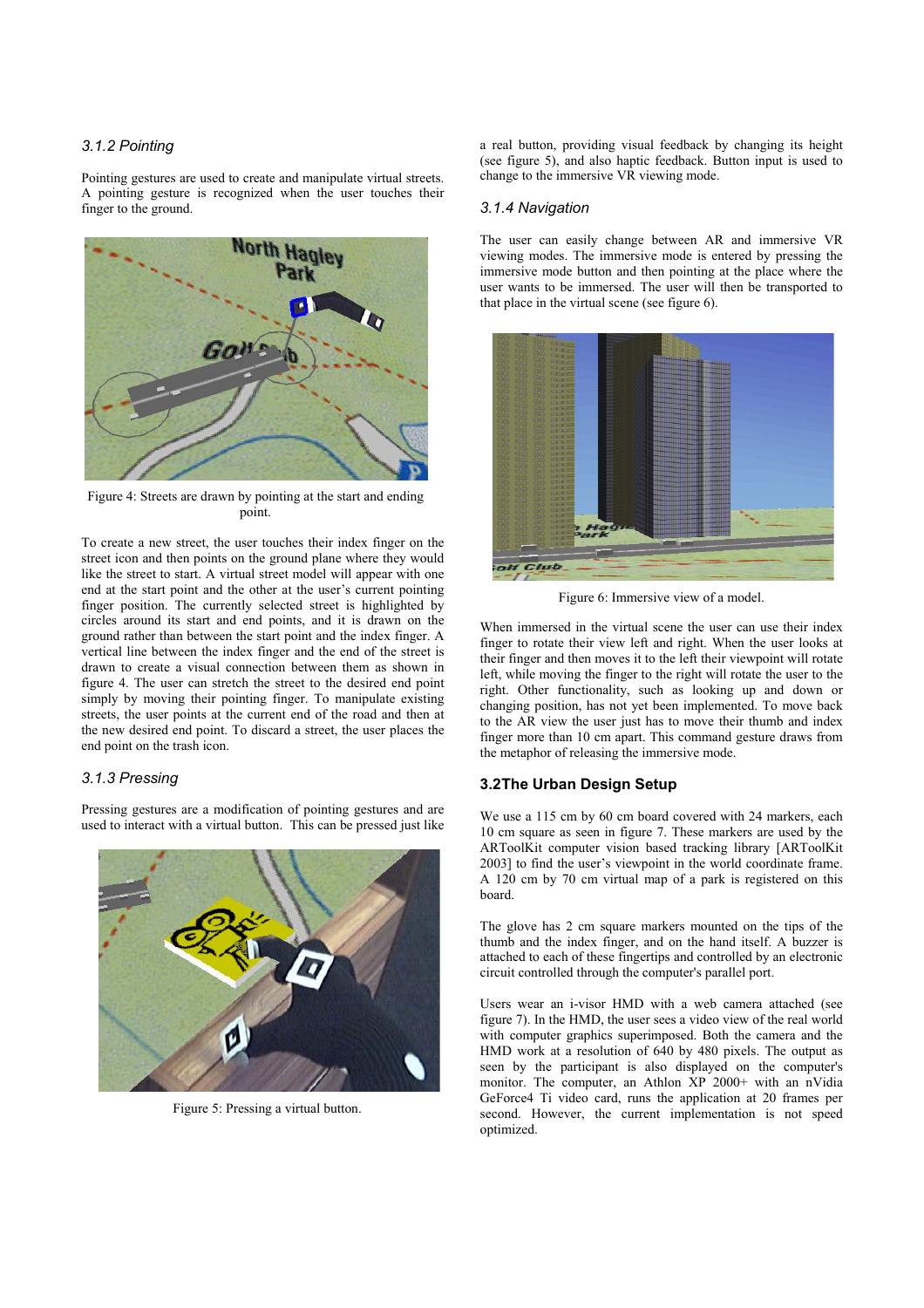# **3.3 Tracking**



Figure 7: The urban planning demonstration setup.

In order to capture hand input, a gesture tracking system is needed. We use the ARToolKit computer vision tracking library [ARToolKit 2003]. This open source library will calculate camera position and orientation relative to one or more black square fiducial markers. These markers are attached to the user's hand and to the real environment to provide hand and world coordinate tracking. This same software was used by Piekarski and Thomas in their Tinmith system [Piekarski 2003].

#### *3.3.1 World Coordinate Tracking*

In the urban design application the user's head position is tracked in world coordinates (relative to the virtual park scene). To do this we use the ARToolKit's multiple marker tracking capabilities. With 24 markers 10 cm square we are able to reliably track the user up to 180 cm away from the sheet. As long as one of the markers is in view, we are able to calculate the user's viewpoint. This means that the tracking will not fail when the user obscures some of the markers with their hand. Reliable tracking is necessary for a usable AR interface.

#### *3.3.2 Finger Tracking*

In addition to tracking the user's viewpoint, their fingers also need to be tracked. To support this we use a glove with small markers attached to two fingertips and the hand (see figure 8). We found that a marker 2 cm wide was recognized by the ARToolKit at arm's length with a camera resolution of 640 by 480 pixels. However, in this configuration, ARToolKit has problems tracking marker orientation and distance from the camera. Tracking both the users view and finger positions relative to the user's viewpoint, we are able to get the position of the index finger, thumb and hand in the world coordinate frame.

#### *3.3.3 Hand Tracking*

The visual position of the fingers is the most important and immediate cue in our system. Gordon et al. suggest that it might not be sufficient to only display correctly registered fingertips. Instead, the whole hand should be shown [Gordon et al. 2002]. However, since virtual objects are simply an overlay on the real world, they will also cover a hand when it should appear in front of them.



Figure 8: The glove, showing the markers used for hand tracking.

In order to track the fingers accurately and provide correct occlusion cues, we added a third marker between the base knuckles of the thumb and forefinger. This part of the hand barely moves while the thumb and forefinger pinch and release. This enables us to correctly render the fingers as shown in figure 9.

#### **3.4 The Hand Model**

Inspired by Walairacht et al. [2002], we use a simplified model of the hand to interpolate the position of the index finger and the thumb from three markers. Our goal is to provide a simple model of the hand that can be used for correct occlusion.



Figure 9: Correct occlusion of the fingers.

We assume that the movement of the index finger and thumb are subject to some rigid constraints. Our hand model assumes that the thumb only bends relative to the hand. The index finger is assumed to have two joints: at its base knuckle and between the other two knuckles. Thus, our hand model has three joints, each positioned relative to one marker. This allows for a simple drawing algorithm.

We use OpenGL stencil buffering to display the real image at the positions of the index finger and the thumb, as seen in figure 10.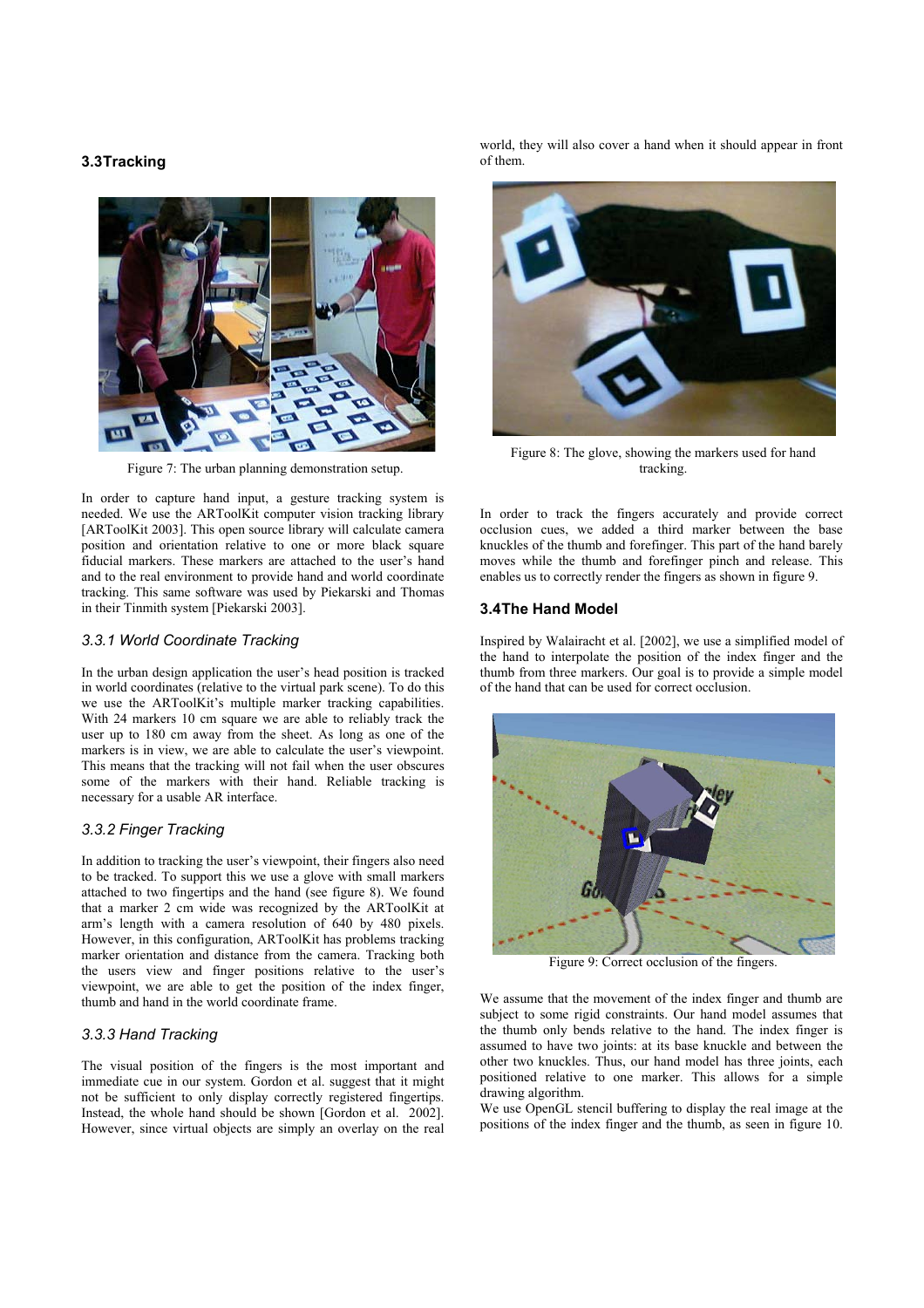A stencil polygon is drawn for each finger. For the index finger, the fingertip part of the polygon is fixed to the index finger marker and then connected to a line fixed to the hand marker. For the thumb, the part of the polygon that covers the hand is fixed to the hand marker and then connected to a line fixed on the thumb marker. The edges of the polygons that connect the parts fixed to the markers do not only create the illusion of bending but will also stretch and shrink to accommodate different lengths of fingers.

We decided against rendering virtual representations of the fingers in order to allow for easy interaction with both real and virtual objects. Virtual representations of the fingers would make fine interaction with real objects difficult.

# **3.5 Gesture recognition**



Figure 10: The simplified model of the hand.

Gesture recognition is based on the tracked position of the fingertips relative to the scene coordinate frame. Our application only requires simple gestures whose recognition can be based on one of three measurements: the position of the fingertips relative to an object, the position of the fingertips relative to the scene ground plane, or the position of the fingertips relative to each other.



Figure 11: Relevant points for the grabbing algorithm in the building's coordinate system and the world coordinate system.

Grabbing, dragging and releasing gestures are used for manipulating buildings. Grabbing is recognized when both fingertips are found to be inside the same object. In the grabbing state, an object is translated and rotated relative to a point midway between both fingertips such that it appears to be moved by the user. Releasing is recognized when the fingertips are moved so far apart that they would no longer touch the building. The threshold distance for releasing is calculated when an object is picked up.

The corresponding algorithm consists of two parts: grabbing recognition and dragging. For each tracked position of the fingertips, one of these parts is executed, depending on which mode the system is in.

When no building is being dragged, the system tests each building to see if it is being grabbed (see figure 11):

- Use the building's inverse transformation matrix  $M^{-1}$  to translate the fingertip positions  $F_1$  and  $F_2$  into the building's coordinate system  $(F'_1$  and  $F'_2)$
- Check if  $F'_1$  and  $F'_2$  are inside the building.
- Continue only if both fingers are inside the building.
- Set a flag to indicate that dragging mode has been entered.
- Store the point in the middle between  $F_1$  and  $F_2$  (in world-coordinates,  $C_W$  and building-coordinates,  $C_B$ ).
- Store the rotation  $\alpha$  of fingers about the z-axis.
- Store the building's transformation matrix M.
- Store d, the distance between A and B

When a finger has been found to be inside a building, its buzzer is activated.

While a building is being held between the fingers, it is rotated and translated according the fingers' movement:

- If the distance between  $F_1$  and  $F_2$  is greater than d, the object is dropped. Otherwise, continue:
- Calculate how much the fingers have been rotated about the z-axis since the building was initially grabbed
- Rotate the building's original transformation matrix about  $C_B$
- Calculate the current point  $C_W$  between the fingertips
- Translate the transformation matrix about the difference between current  $C_W$  and stored  $C_W$
- Set the resulting matrix as the building's transformation matrix.

While the building is being dragged, both fingertip buzzers are activated.

Pointing is used for manipulating roads and pressing buttons. It is recognized when the index finger's tip is lower than a certain threshold above the virtual ground plane. To distinguish between two pointing gestures, for example when manipulating a street, a second threshold well above the first one was introduced. After a pointing gesture has been recognized, the user must lift the index finger above the second threshold before a new pointing gesture can be recognized. This is necessary to filter out tracking errors or unsteady hand positions. Pressing a button differs from pointing only in the threshold values.

The user can easily change between AR and immersive VR viewing modes by pressing the immersive view button. Navigation gestures are used to rotate the user in the immersive mode in our application. Rotating to the right and left is recognized when the index finger is in the right or left half of the user's view respectively. When the distance between both fingertips reaches a certain threshold, the user leaves the immersive mode. Both gestures are trivial to implement.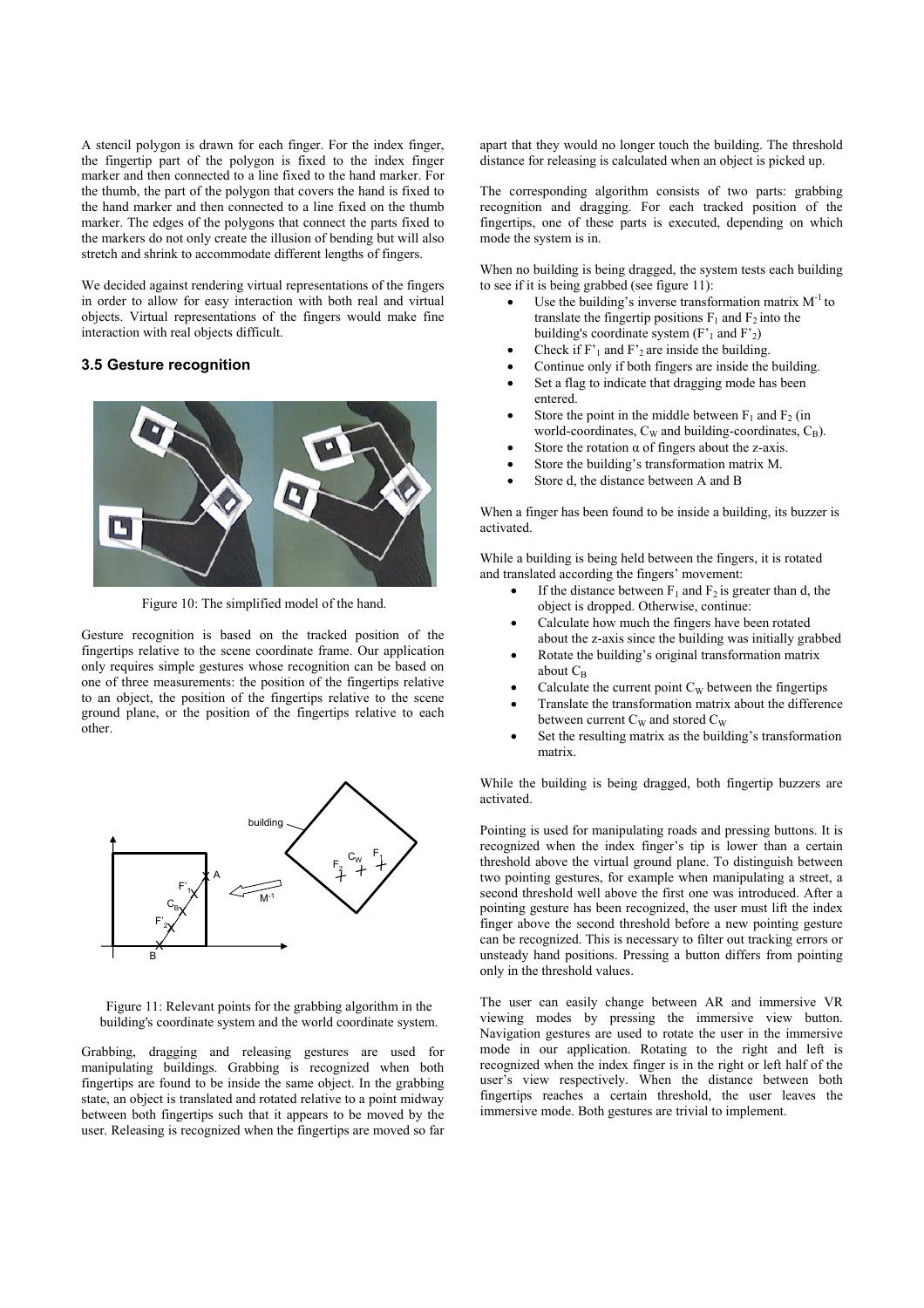

Figure 12: The buzzers mounted on the glove.

#### **3.6 Haptic Feedback**

Interaction with virtual objects can be cumbersome, especially if the user only relies on visual cues. Haptic feedback is valuable for virtual object manipulation. It gives the user more confidence when manipulating objects and is an important cue when a fingertip is occluded by a virtual object.

We use small electronic buzzers to provide feedback for each tracked fingertip (figure 12). The buzzers vibrate at around 400 Hz and were muted while preserving their vibrotactile properties.



Figure 13: Circuit to control the buzzers for haptic feedback.

We found that the buzzers need not be tightly pressed onto the finger to provide valid haptic feedback, allowing for a comfortable fit of our glove. A simple transistor-switched circuit interfacing with the parallel port was used to control the buzzers (see figure 13). The current circuit only allows switching the buzzers on and off, with no support for different levels of vibration.

## **4 User Feedback**

The FingARtips urban planning workspace has been shown at a large public demonstration where a number of visitors tried out the application as well as in more informal user studies. From these trials we have gained insight into how people use the glove, how they would like to use it and what problems we still have to solve

In general most users had no problems using the glove and were able to grab and drag buildings immediately, even when they had no prior experience with AR interfaces. Those who had difficulties were affected mainly by the constraints imposed by our currently limited optical tracking. For example, some people moved their hand so close to the camera that their hand occluded the world markers, preventing reliable tracking. Also, some users had problems moving their hand slowly and evenly and keeping it oriented toward the camera for the system to track the hand markers reliably. Most of the users managed to adjust to these constraints. However, at least one user perceived these constraints as "intimidating", and much more reliable tracking is needed for truly intuitive interaction.

Although most users told us that interaction was easy and intuitive, many also felt fatigued after having used the interface. We believe that tracking problems caused much of the users' workload. It is tiresome to move the hand slowly and keep it oriented toward the camera. Occasionally, changing lighting conditions would cause the workspace or the fingers to disappear for a few frames. This destroys the illusion of natural interaction and adds to the mental and physical workload.

Many users were fascinated that they could manipulate virtual objects in the same way as real objects. We often heard comments such as "Wow, I can really grab it!" and "This is so easy!" We found that when users had learned to grab and place buildings with confidence, they quickly acquired the other gestures as well. At this stage, usually under one or two minutes of practicing, many users had already mastered the interface and were concentrating on their urban model, uttering comments such as "This is much better" after resizing their first building.

Users also had no problem navigating in the immersive view. They enjoyed being immersed in the world they just created, but some felt the transition between AR view and immersive view was too abrupt. Users also sometimes exited the immersive view accidentally. In addition to testing the distance between the two tracked finger tips, a releasing movement should be recognized to make the command gesture less ambiguous.

Our experience with the FingARtips system suggests that correct occlusion of the fingers is a key component for successful hand based interaction. While implementing the system, we found that it is quite a challenge to grab a building when only the tracked finger tips are rendered correctly and the fingers themselves are incorrectly occluded by virtual objects. After we included the whole fingers in our hand model to solve the occlusion problem, we felt that it was much easier to interact with the buildings. Initially, we assumed that the thumb and index finger would never bend and shared a single joint at the hand marker. This 'scissorhand' was a big improvement over the finger-tips-only solution, but many participants still thought interaction was a bit awkward. They also did not know which finger was displayed when only one fingertip marker could be tracked. The hand model presented in this paper allows for satisfactory occlusion and much more intuitive interaction.

Adding haptic feedback had a similar positive effect. For most grabbing actions, the index finger is hidden behind the building and early versions of the system did not give any feedback whether a hidden finger was touching the building. Haptic feedback, simulating the natural feedback for this situation, works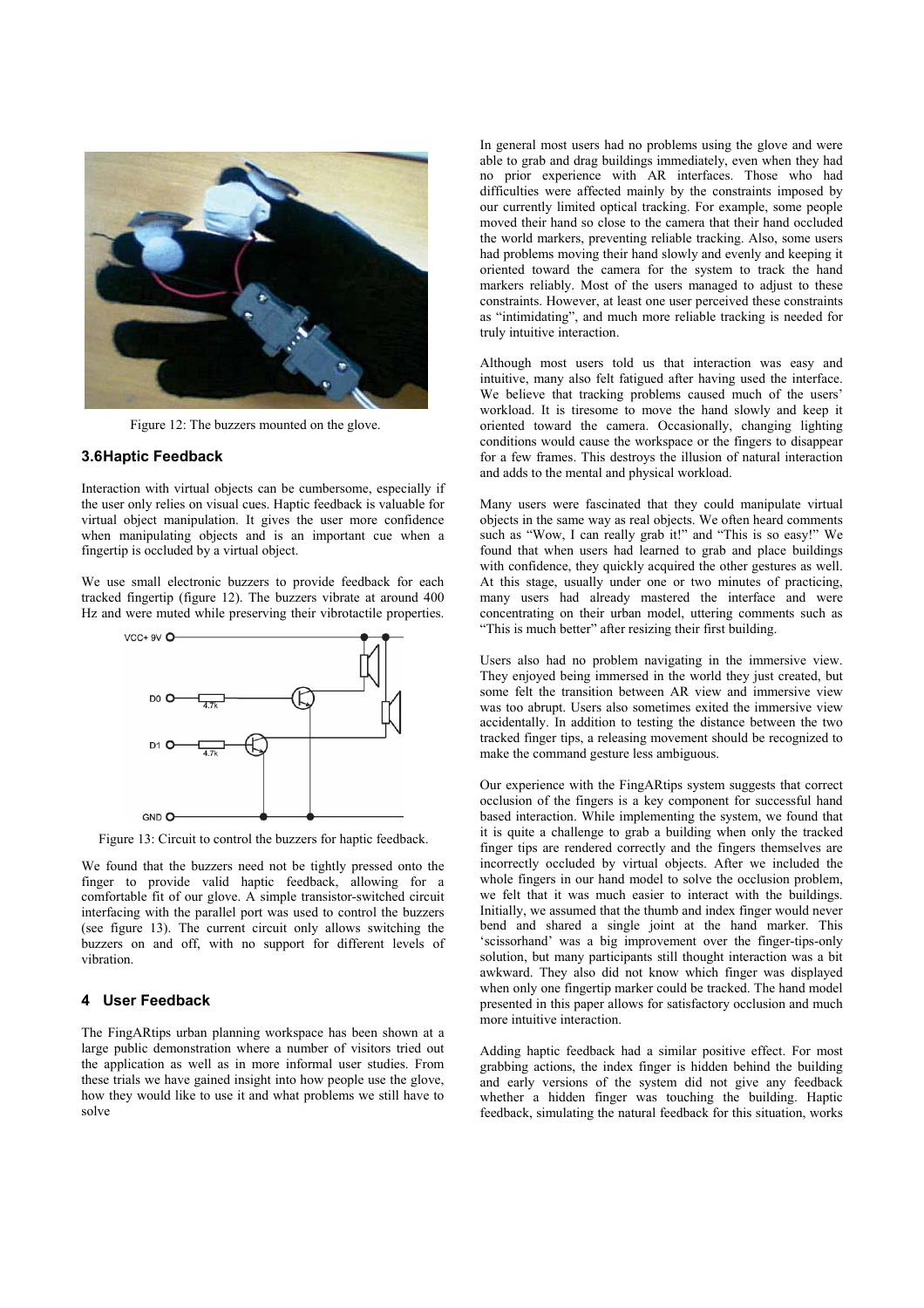very well. Most importantly, haptic feedback seemed to increase the confidence with which users interacted with the buildings.

We were surprised with how well the haptic feedback assists the user. We expected that it would be too primitive to aid the user since it currently does not give information on whether the object is securely grabbed or about to be dropped. However, we received very positive feedback, such as "I can really feel it!" Nobody complained about being distracted by the haptic feedback. But while we found that most users did not have any problem with the buzzers being mounted on the fingernail, a few said that they could not feel the vibration, or they could not distinguish which buzzer was activated. This might result from the loose mount of the buzzers on the glove or the relatively high frequency of the vibration.

Drawing streets was problematic for many users. The interface did not provide enough visual feedback on the selection of the road drawing mode, and the inaccurate tracking sometimes made it impossible to recognize that the user had touched the virtual ground plane. This is due to variations in the reported height value in world coordinates of a fingertip tracking pattern. When a finger marker is lying flat on the marker board, its tracked height can vary between -2 and +5 cm. As one consequence, we turned the immersive icon into a raised button to make sure that it is not registered as lying under the physical table. The button also provides satisfactory visual and haptic feedback.

The final usability problem that we noticed is the ambiguous position of the hand relative to the buildings. No depth cue such as shadows or binocular disparity other than occlusion is provided. Thus, users cannot perceive exactly how far away their hand is from a building, leading to the feeling of "fishing" for buildings. This may be another factor that contributes to the mental and physical workload.

The feedback that we received from the informal evaluation was positive, with most criticisms being derived from tracking problems. Most users were able to confidently use the system after short periods of time and were fascinated by moving virtual objects with their hand. We believe that the correct occlusion of the fingers and haptic feedback are key features of hand-based interaction. Cues about the depth position of the hand may be another key component. These key cues should be further evaluated in a formal study, once the tracking performance is improved.

## **5 Lessons Learned**

From our experience developing the urban planning application and implementing gesture input in an AR interface, we arrived at the following set of guidelines and lessons learned:

- *Impose constraints*. By taking advantage of the constraints of our urban planning scenario, many tracking problems could be hidden. These constraints also reduced the user's workload by removing redundant possibilities of action. For example, we made placing the buildings easier by ensuring that they fell to the ground when being released, and by only allowing vertical rotation
- *Do not distract*. No participant had problems in understanding the objective of the urban planning workspace. Due to the simplicity and enjoyable nature of the task, participants were

able to quickly use the glove. We initially intended to use a simple game as a sample application, but it soon became clear that the rules of such a game would only add to the user's workload and distract from the glove input.

- *Do not ignore tracking errors*. We found that it was important to design the application so that it would work well despite the tracking errors. All objects had a certain diameter so that it was easy to manipulate them. We also did not try to implement high precision interaction tasks.
- *Compromise beauty for stability*. While we could have tried to render realistic virtual fingers or created a volumetric hand model, our simple approach has the advantage that the user sees a stable representation of the fingers despite relatively unreliable tracking. This is crucial for a usable system.

# **6 Future Work**

While we are happy with the preliminary results from this early version of the FingARtips glove, there are relevant usability problems that we would like to overcome in the future.

The most important problem to be addressed is tracking inaccuracy. Only when the glove is reliably tracked can the system be thoroughly evaluated and put to use. We would like to improve the robustness of our system while maintaining its singlecamera simplicity and mobility. This could be achieved by adding more markers to the fingertips and hand, enabling greater freedom of rotation to the user. An alternative solution would be to adopt the exoskeleton-based tracking system of Dorfmüller-Ulhaas and Schmalstieg [2001].

ARToolKit is a computer vision based tracking library and so is affected by lighting conditions. We found that the fingertip markers did not work well in bad lighting conditions. While the world markers were stationary relative to the light sources, the fingertip markers were constantly moving and re-orienting in space, requiring multiple light sources to work best. In order to minimize lighting effects we plan to use Pintaric's dynamic thresholding technique [Pintaric 2003] which will increase the robustness of the tracking under changing lighting conditions.

To increase the mobility of the workspace, natural feature tracking as used by Gordon et al. [2002] could replace the marker board.

The finger visualization could be improved by assuming that the index finger could bend at two joints. Even more accurate visualization could be achieved by using more markers or by contrasting the image of the hand to the background patterns. Instead of simple polygons, we could use volumes for the stencil buffer, created from a three-dimensional hand model. This would improve realism when fingers intersect with virtual objects or when the hand is rotated.

With the current system, users can not perceive how far their hand is away from the building they want to manipulate. This could be solved by introducing a stereoscopic display. However, this would require a more expensive hardware setup. Alternatively we could explore the use of shadows as a depth cue.

It might also be valuable to add more feedback, for example audio feedback or visual feedback when a building has been grabbed. Conversely, additional multimodal input could be used, such as speech input or input from a pinch glove as used by Thomas and Piekarski [2002]. It is also compelling and easy to modify our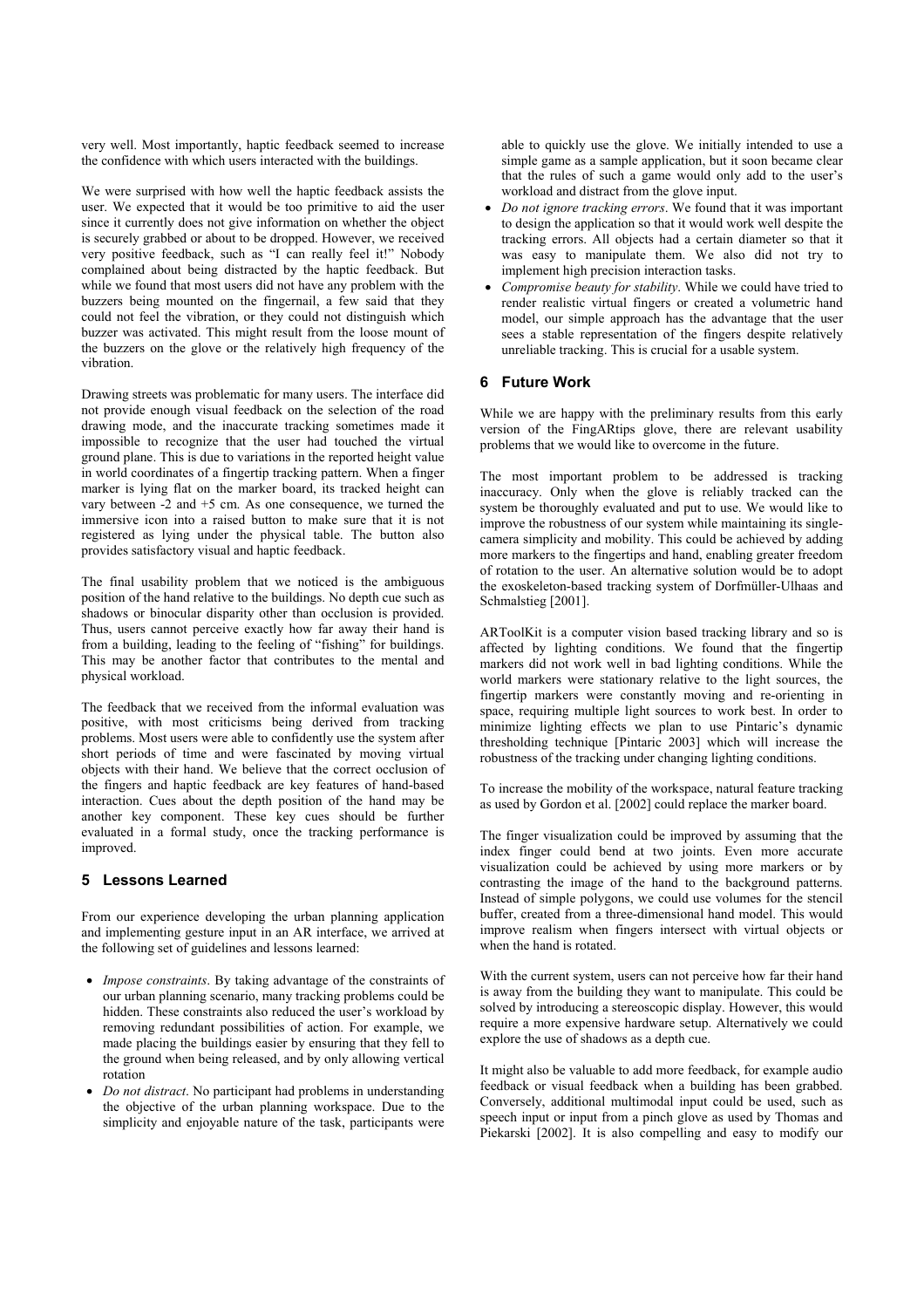haptic feedback device so that the buzzers could provide feedback at different intensities to indicate different levels of pressure.

To make the interface more complete, we are interested in exploring more gestures based on the thumb and index finger as well as refining the currently implemented ones. For example, grabbing and releasing should be made less ambiguous, and new gestures such as nudging a building into the correct position should be investigated.

Additionally, we would like to explore two-handed interaction. It would also be worthwhile to investigate the application of VR far space interaction in AR such as the Go-Go technique [Poupyrev 1996], and to explore the transition between near and far space interaction.

Finally, we would like to formally evaluate the FingARtips glove and compare the many different approaches in visualization and multimodal input and feedback that we have used. We are especially interested in assessing the importance of what we believe to be the three key cues for hand based interaction: correct occlusion of the fingers, haptic feedback and cues for the distance from the target.

# **7 Conclusion**

We have built a system that enables users to interact naturally with virtual objects in AR. It allows people to use two fingers to intuitively manipulate virtual objects. The FingARtips system also provides haptic feedback and solves the problem of occlusion of the real hand by virtual objects. The system is inexpensive and easy to transport and set up.

We have implemented a small urban design application that demonstrates the versatility of our system. Gestures such as grabbing, dragging, rotating, dropping, pushing and pointing are used to construct an animated virtual city and to enter and navigate it for an immersive experience.

The demo application has been tested informally in a variety of settings, including a large public demonstration. We found that people who have never before used an AR application rapidly learned how to use our system. The evaluation also identified usability concerns, with the accuracy of glove tracking being the main problem. We will address this issue in our further work.

The availability of haptic feedback and the use of the stencil buffer appeared to greatly enhance the usability of the glove, and we believe that these are two key features for natural and intuitive manipulation of objects in AR. Conversely, the absence of finegrain depth cues made interaction difficult, and we believe that they might be another key feature. Our future work will concentrate on empirically examining how best to implement these cues, and on scrutinizing their relative contribution to the overall usability of the system

We are pleased that our relatively simple system works so successfully and we believe that once a robust tracking solution is found hand- and finger- based manipulation will be an important part of AR applications in the future.

#### **Acknowledgments**

Special thanks to Malcolm Gordon from the Department of Electronic and Computer Engineering at the University of Canterbury, who helped us get our hardware up and running.

#### **References**

ARTOOLKIT 2003. http://www.hitl.washington.edu/artoolkit/

- BRAUNSTEIN, M. AND ANDERSEN, G. AND RIEFER, D. 1982. The use of occlusion to resolve ambiguity in parallel projections. In *Perception and Psychophysics*, 31(3), 261-267
- CODELLA, C. (1992) Interactive Simulation in a Multi-Person Virtual World. In *Proceedings of CHI '92*. ACM Press, New York.
- CUTTING, J. 1997. How the eye measures reality and virtual reality. In *Behavior Research Methods, Instruments & Computers*, 29(1), 27-36
- DIZIO, P. AND LACKNER, J. 2002. Proprioceptive Adaption and Aftereffects. In *Handbook of Virtual Environments*, 751-771
- DORFMÜLLER-ULHAAS, K. AND SCHMALSTIEG, D. 2001. Finger Tracking for Interaction in Augmented Environments. In *Proceedings ISAR'01, New York, Oct. 2001*
- HAUBER, J. 2002. TactilePointer Entwicklung eines Interaktions-Devices mit moto-taktiler Unterstuetzung fuer augmentierte und virtuelle Umgebungen. *Diploma Thesis, Fachhochschule Ulm*
- FURMANSKI, C. AND AZUMA, R. AND DAILY, M. 2002. Augmented-reality visualizations guided by cognition: Perceptual heuristics for combining visible and obscured information. *Proceedings of the International Symposium on Mixed and Augmented Reality.* pp. 215-  $224$
- GORDON, G. AND BILLINGHURST, M. AND BELL, M. AND WOODFILL, J. AND KOWALIK, B. AND ERENDI, A. AND TILANDER J. 2002. The Use of Dense Stereo Range Data in Augmented Reality. In *Proceedings of the IEEE and ACM International Symposium on Mixed and Augmented Reality (ISMAR 2002)*, 14-23
- ISHII, H.AND ULLMER , B. 1997. Tangible bits towards seamless interfaces between people, bits and atoms. *Proceedings of CHI97.* 1997. ACM. pp. 234-241.
- KIYOKAWA, K. AND TAKEMURA, H. AND YOKOYA, N. 1999. A Collaboration Supporting Technique by Integrating a Shared Virtual Reality and a Shared Augmented Reality, *Proceedings of the IEEE International Conference on Systems, Man and Cybernetics (SMC '99)*, Vol. VI, pp. 48 - 53.
- KLATZKY, R. AND LEDERMAN, S. 2003. Touch. In *Handbook of Psychology*, vol. 4, pp. 147 - 176
- LIVINGSTON, M. AND SWAN, J. AND GABBARD, J. AND HOELLERER, T. AND HIX, D. AND BAILLOT, Y. AND BROWN, D. 2003. Resolving Multiple Occluded Layers in Augmented Reality. In Proceedings of *Second IEEE and ACM International Symposium on Mixed and Augmented Reality, Tokyo, Japan,* 56-65
- PIEKARSKI, W. AND THOMAS, B. H. 2002. Using ARToolKit for 3D Hand Position Tracking in Mobile Outdoor Environments. In *Proceedings of 1st Int'l Augmented Reality Toolkit Workshop*

PIEKARSKI, W. 2003. http://www.tinmith.net

PINTARIC, T. 2003. An Adaptive Thresholding Algorithm for the Augmented Reality Toolkit. in *Proceedings CD of 2nd IEEE Intl. Augmented Reality Toolkit Workshop*, Waseda Univ., Tokyo, Japan, Oct.7, 2003.